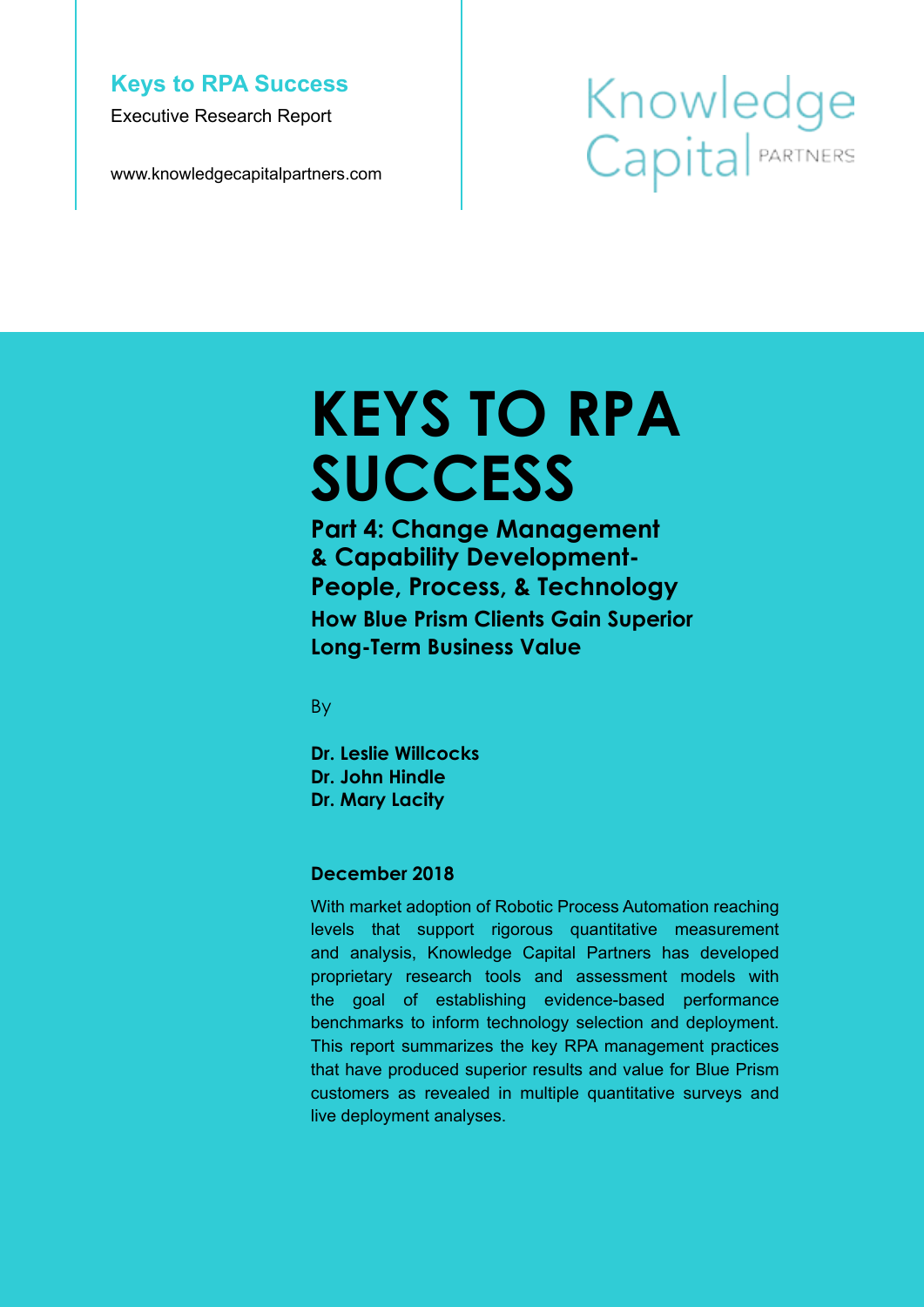## **Contents**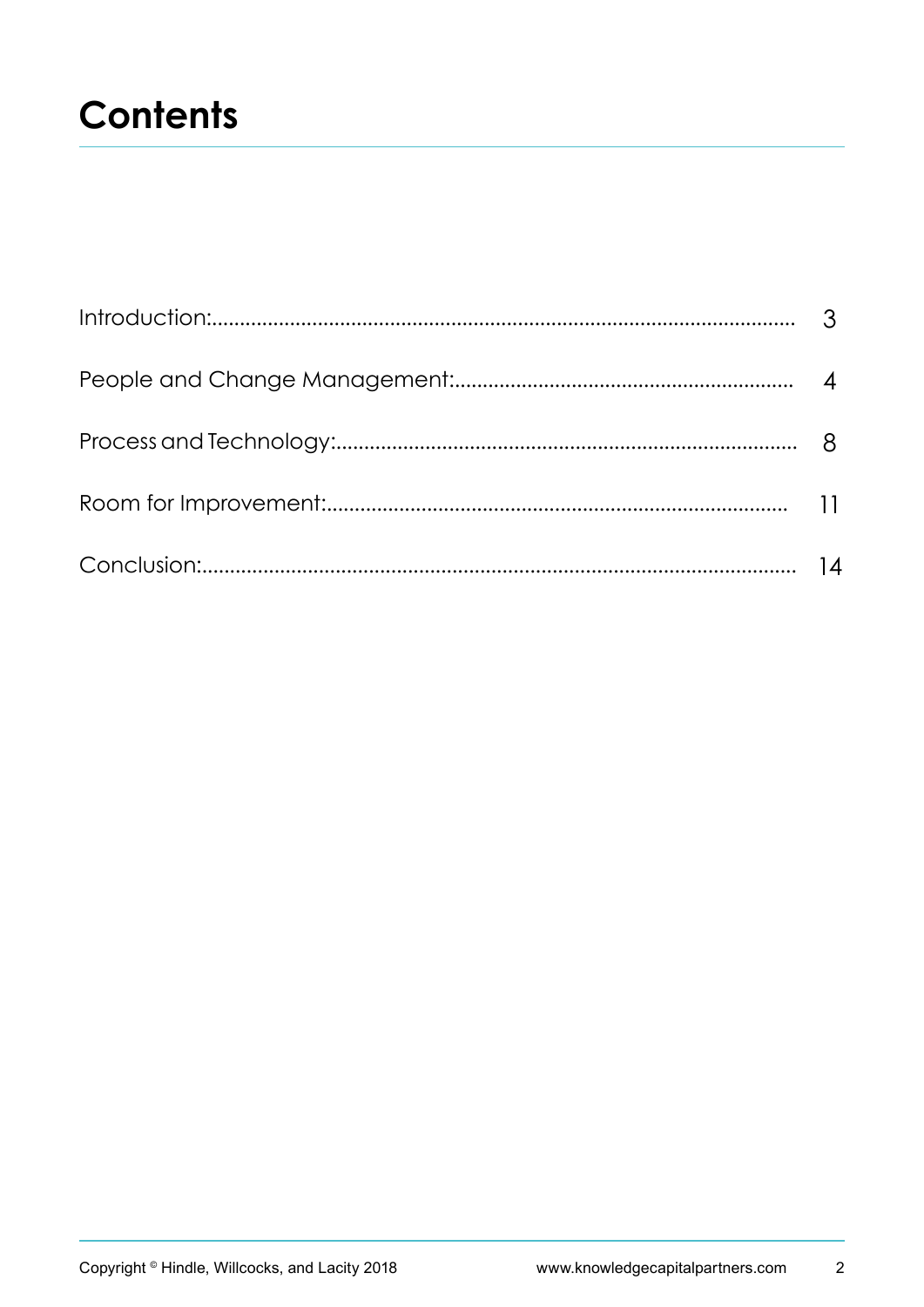## **Introduction**

In "Gaining Early Stakeholder Buy-in and Governance," the third paper of the series, we examined the exceptional results many Blue Prism clients are achieving with their RPA deployments as a result of 'starting right' and 'institutionalizing fast'. But don't stop there! Early buy-in and governance are critical but insufficient components of the larger process of change management. In this paper we analyze Blue Prism customers' approach to the key challenges in the areas of changing people, process and technology. We find that Blue Prism customers do many things right, but there is still room for improvement.

Our global research on change management found major risks facing organizations globally as they introduce RPA. A major trip-wire continues to be the old habit of getting buried in technical change and neglecting other essential transformational levers. Particularly key are: people – their skills and motivations – and processes – marrying process design with what the technology can do. It is critical that these three components – people, process, and technology – are aligned and integrated to achieve superior business value.

One consequence of slighting people and process has been the under-funding of RPA development and deployment. Organizations then have to learn, often painfully, that the technology is not a silver bullet but needs the application of considerable change management expertise. In our broader research, the symptoms and consequences of poor change management manifested themselves in many ways: stakeholders ignoring, stalling resisting or derailing the automation program; initial projects failing technically, financially, or politically; the robots not functioning as intended; and, as business rules evolve, or IT interfaces change, organizations failing to update or adapt their RPA deployments.

There are reliable ways of mitigating these risks, as we have established in previous publications. In this report we enrich this analysis, through identifying the effective practices of leading Blue Prism customers. We then introduce further improvements identified in our research-in-progress.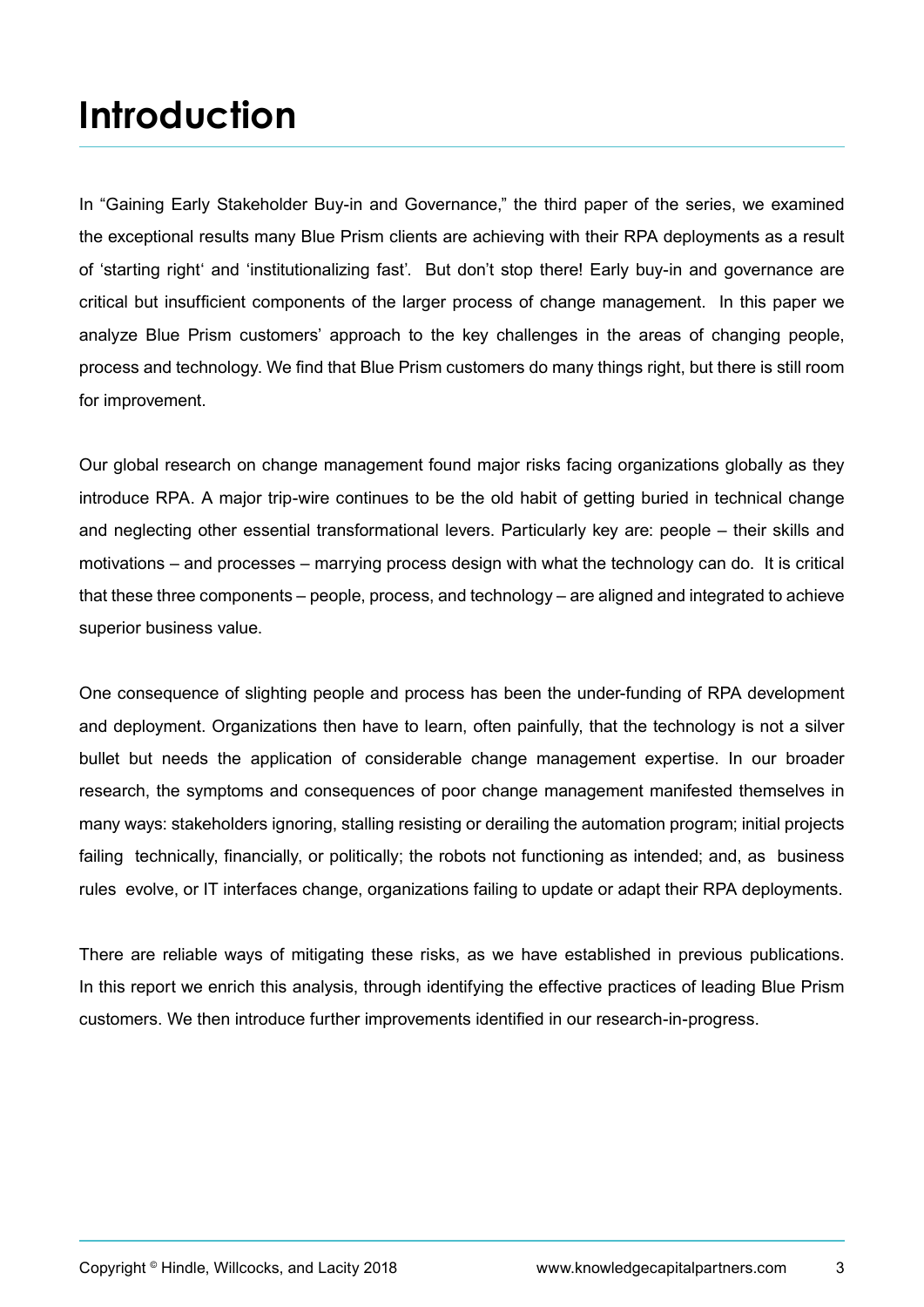## **People and Change Management**

Blue Prism customers, as a whole, seem to do a good job on stakeholder communication and building human skill sets. In the wider RPA market we found performance is much more uneven than this. Blue Prism customers score themselves highest on identifying the skills needed for developing RPA, followed closely by the skills needed for implementing RPA, and future skills needed for an automated environment (Figure 1). Despite the variable performances elsewhere, Blue Prism customers also see themselves doing well on communicating the business value of RPA to stakeholders, and running an effective change management program to support RPA.

### **Please indicate the degree to which you agree with the following statements about stakeholder communication and human skill sets:**



#### **Figure 1 – Stakeholder Communication and Skill Sets**

Looking across several hundred deployments of Blue Prism and other RPA technologies, we synthesize the effective practices in Figure 2. Blue Prism customers like Bank of New York Mellon and Xchanging (now XDC Technologies) for example, have focused on the value to employees, including less repetitive, boring work, co-working for higher productivity, learning new skills and roles, being recognized as innovators, and being able to focus more on customer service. Messaging has to be early, clear, consistent, and regular.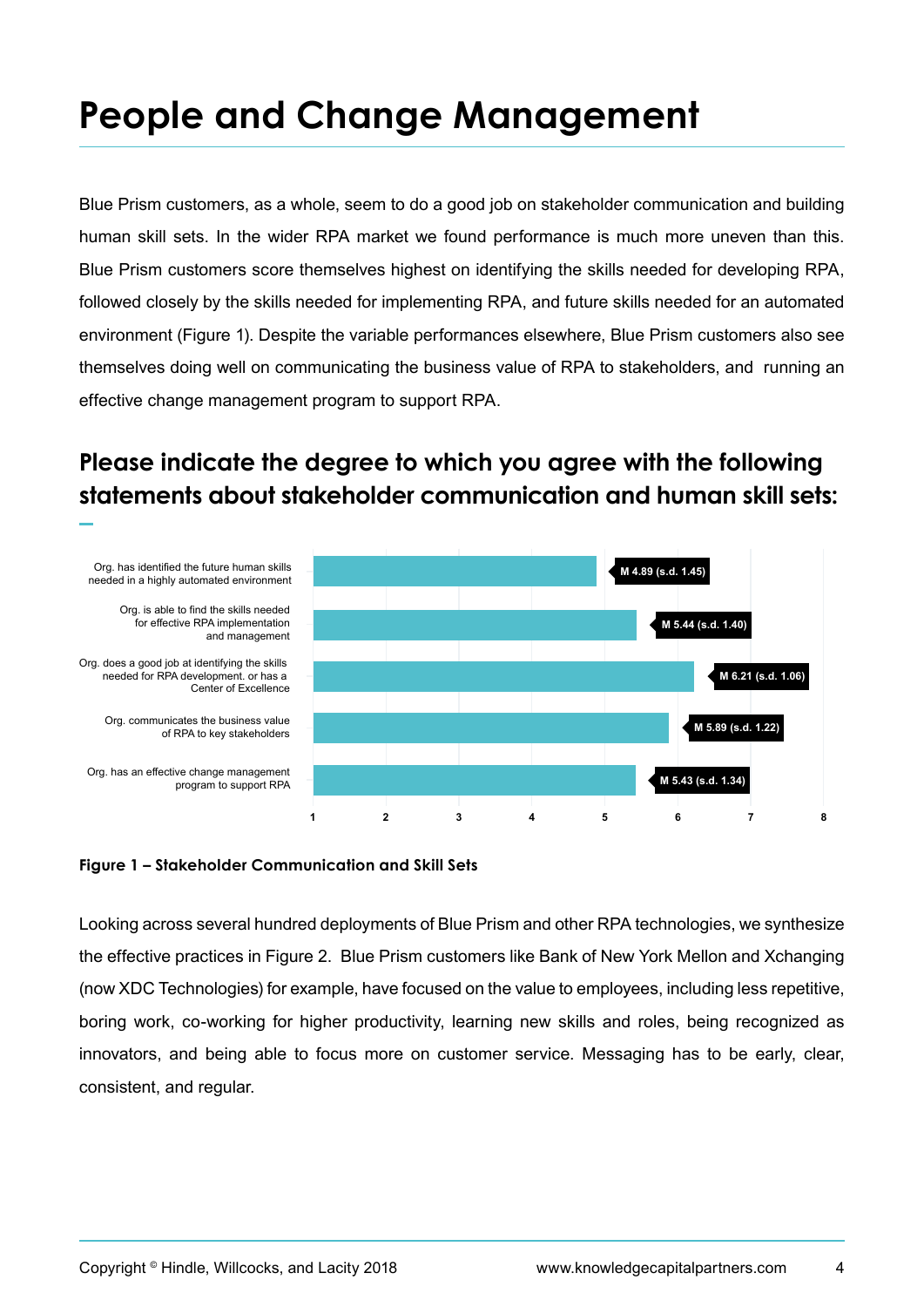An important aspect to deal with is employee fear of job loss. Employees, we find, hate uncertainty more than anything else so there needs to be clear messaging in terms of managing potential downsizing and its implications for individuals and groups involved. Figure 2 suggests the human resources policy to follow: first waiting for natural attrition, redeploying staff, taking out headcount from outsourcing suppliers before making redundancies, changing the onshore/offshore mix in favor of onshore, and only then considering redundancy and/or early retirement.

### **Managing Change Through Automation**



Copyright © Lacity and Willcocks 2018

#### **Figure 2 – Managing Change Through Automation**

When we did a global market survey in early 2018, we found that this pattern was more or less followed by the majority of RPA customers (see Figure 3). The main approach was to redeploy people within the work unit or elsewhere in the enterprise. Interestingly, 46% of organizations also used automation as an opportunity to take on more work rather than reduce headcount. As can be seen, there are a variety of practices available and followed, though 22% did register some layoffs.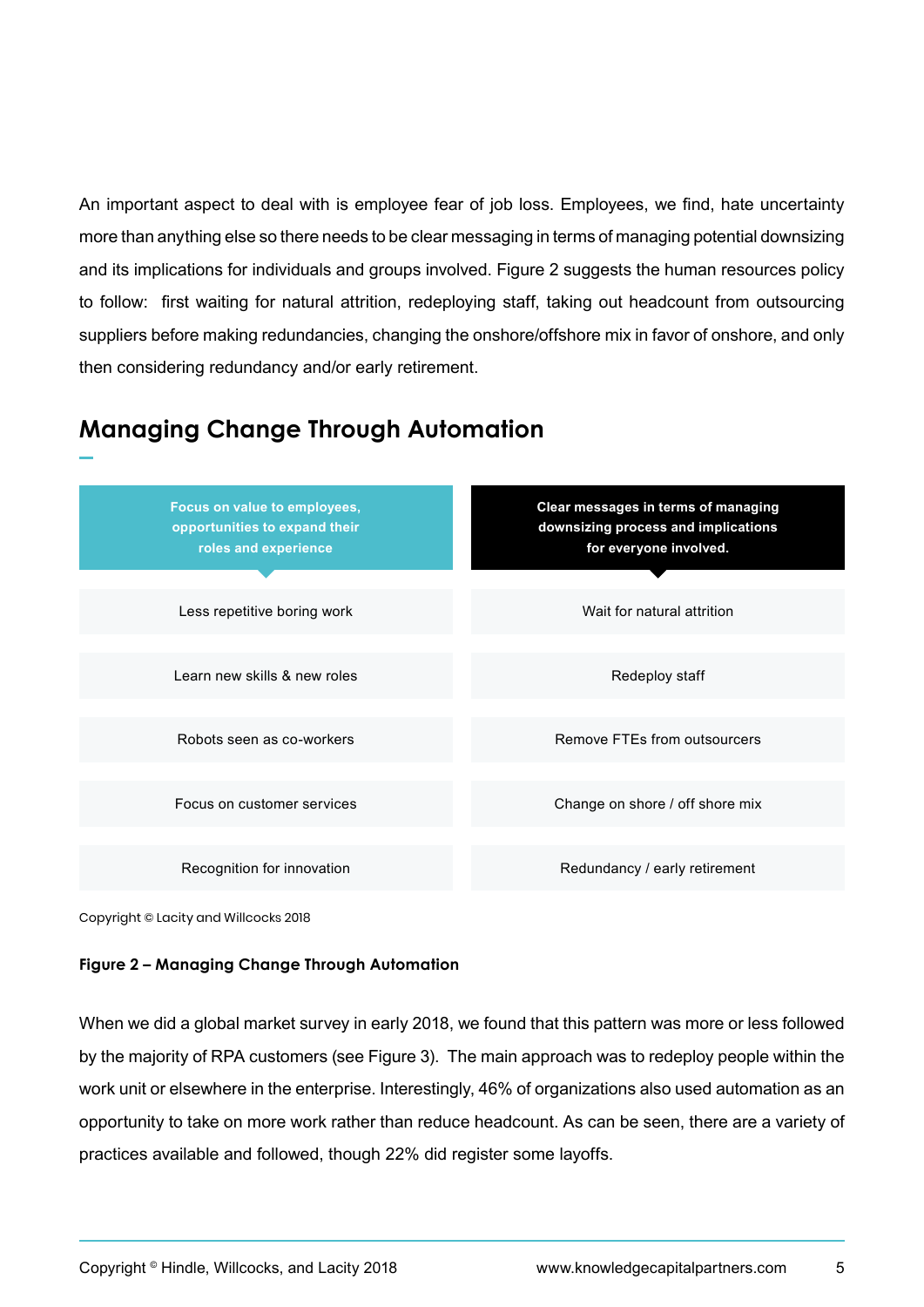



2018 n=98

#### **Figure 3 – Organizational Practices on Excess Labour Capacity and Automation**

One of the selling points of RPA (and cognitive automation), which rarely appears in those future of work reports that predict massive job losses, is the jobs and new roles created.<sup>iii</sup> The direct job creation from RPA itself may not be large in terms of numbers, but Figure 4 indicates the kind of roles and skills sets that need to be filled, and the numbers do increase as organizations scale their RPA over the next few years, and as cognitive automation software becomes much more widely adopted. Our survey of Blue Prism customers suggests that they are particularly strong on assigning more interesting work to employees as a result of RPA deployment, thus demonstrating, in our phrase, 'taking the robot out of the human' (see Figure 5).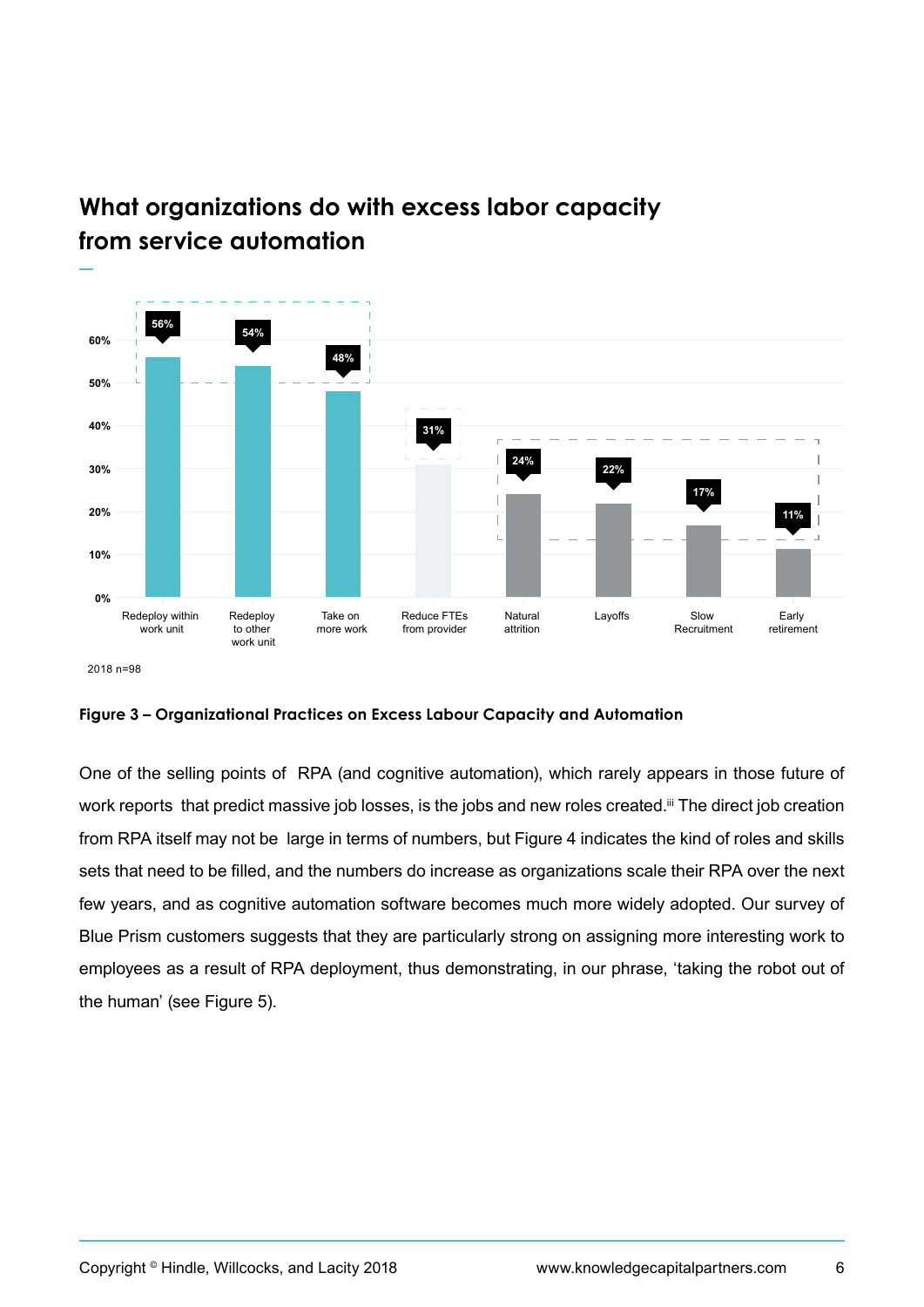

### **Change Management: automation creates new roles**

## **Figure 4 – Automation and New Roles**

#### • **Junior and Senior roles:**

The changes are at every level in the process

#### • **It's a continuum:**

Career opportunities available in RPA and there will be premiums to pay

#### • **Agile and Active Management:**

Managers of the operational processes will have to be agile as the way they manage and their focus changes

- **Potential blurring of roles:** IT meets operations
- **Data, Compliance and Regulation** roles are growing in importance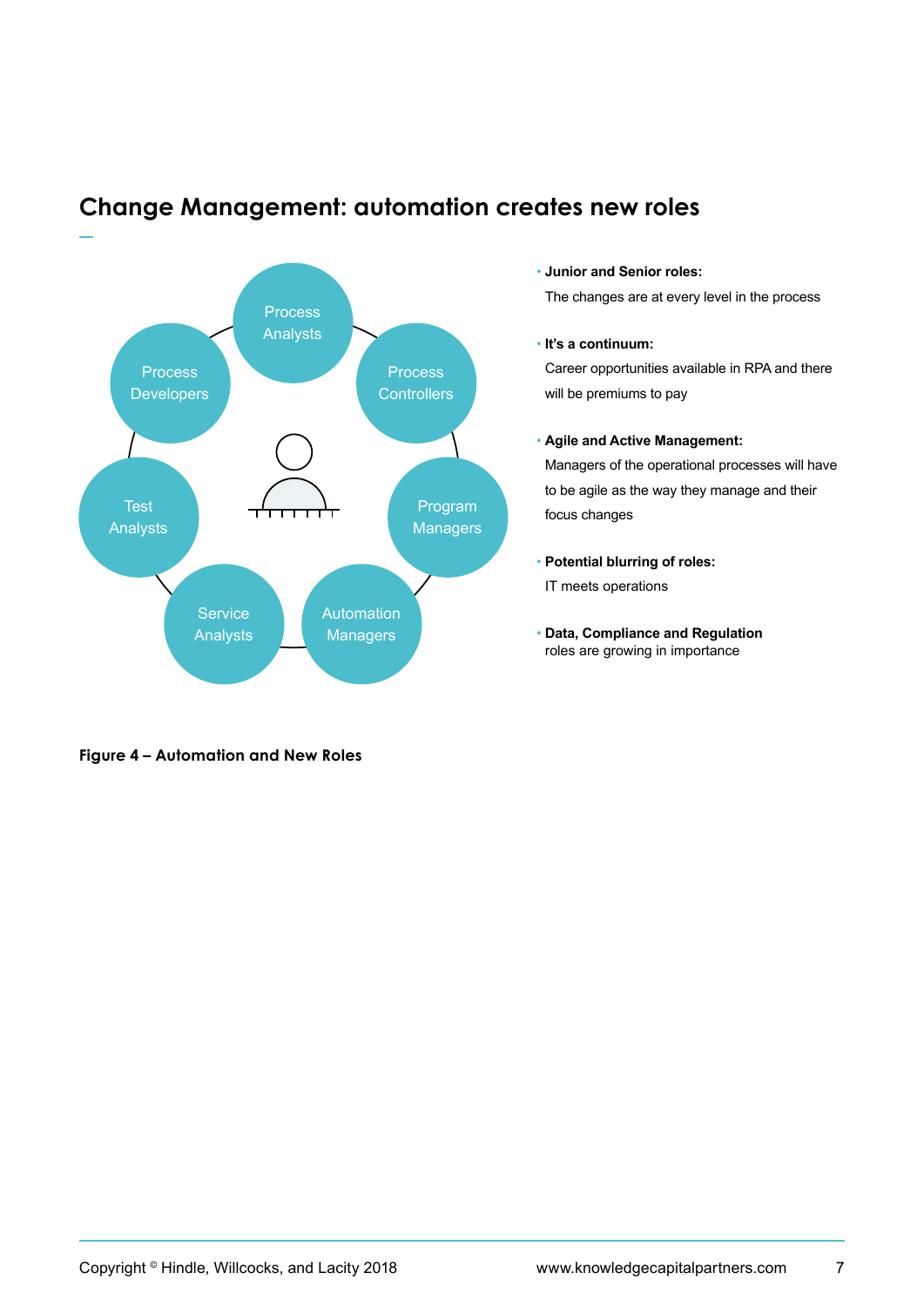## **Process and Technology**

A dilemma facing customers on process and technology is whether to take what one executive described to us as 'a quick and dirty approach' and just automate the existing process(es) in order to get business value cheap and fast, or to take a longer-term view. As we detailed in our first paper, Blue Prism customers, wisely, tend to redesign processes in tandem with technology and people, to achieve optimal performance. This sets up the organization for faster scaling, better enterprise integration, and further reengineering and automation down the line.

Successful Blue Prism customers redesign processes and look to achieve end-to-end automation when deploying RPA. Note in Figure 5 the importance assigned to using automation to make more interesting and valuable work for humans. Clearly the successful users are integrating people, process and technology when designing future ways of working. But what processes are they focusing on, and how is this integration achieved?

## **Please indicate the extent to which your organization enacts the following practices:**



#### **Extent to which Organizations Enacts Practices**

#### **Figure 5 – Blue Prism Customer Practices on Process Redesign, End-to-end Process and skills**

Amongst Blue Prism customers, the bulk of RPA automations are focused on back-office processes. However, as Figure 6 indicates, opportunities are emerging for deploying RPA in middle- and frontoffice environments as enterprises become more creative in using RPA as a platform for digital enterprise transformation.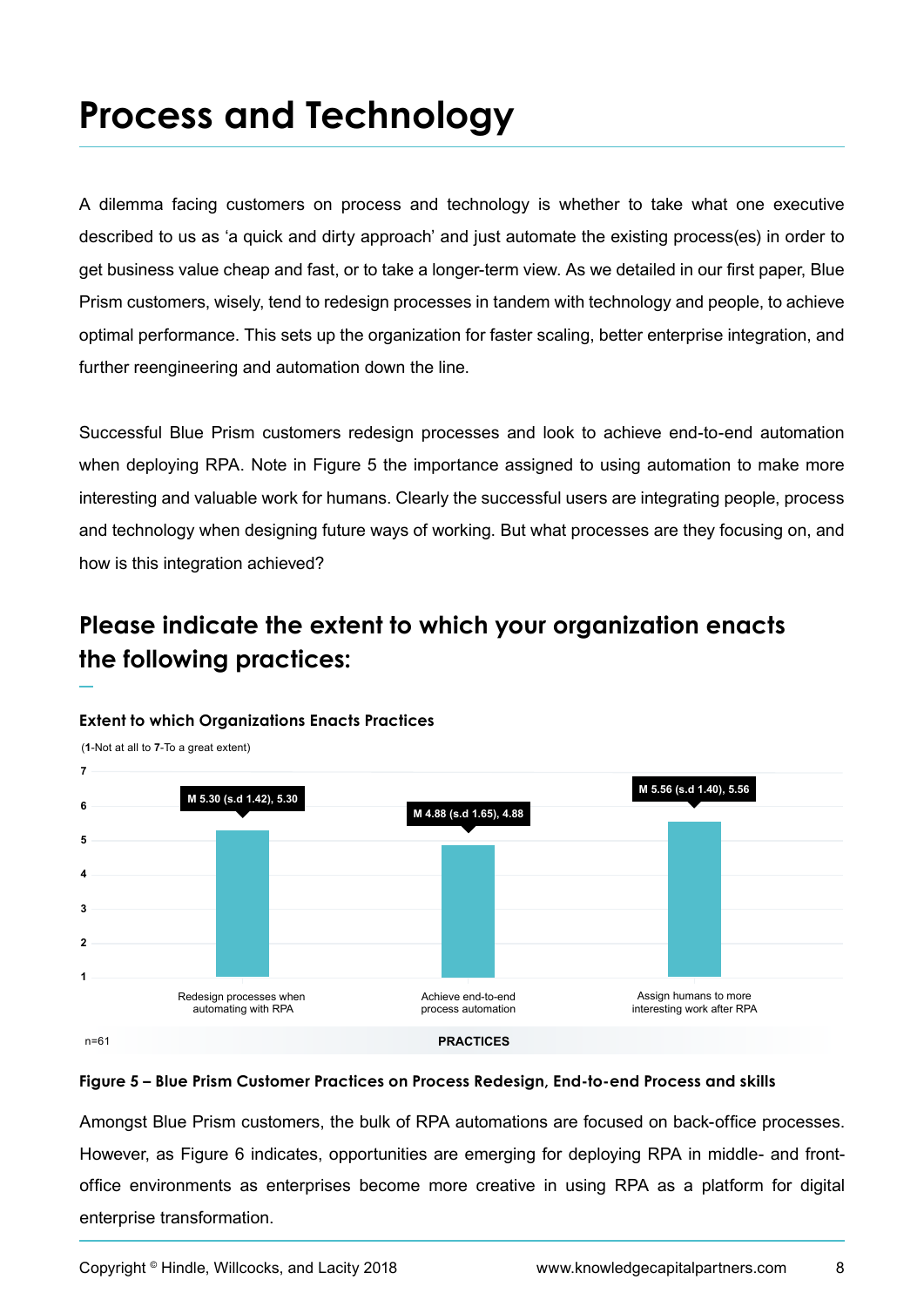While RPA is used primarily for routine operational transactions, enterprises are also finding that RPA is a valuable resource for meeting unanticipated, "one-off," and time-constrained requirements such as new regulations, mergers and acquisitions, or short-term requirements such as recruiting or marketing campaigns – see Figure 7.

## **Which types of processes does your organization prioritise as top RPA automation projects?**

#### **Types of Processes Top Priority for Automation**



## **Which types of transactions does your organization prioritise as top RPA automation projects?**



**Types of Transactions Top Priority for Automation**

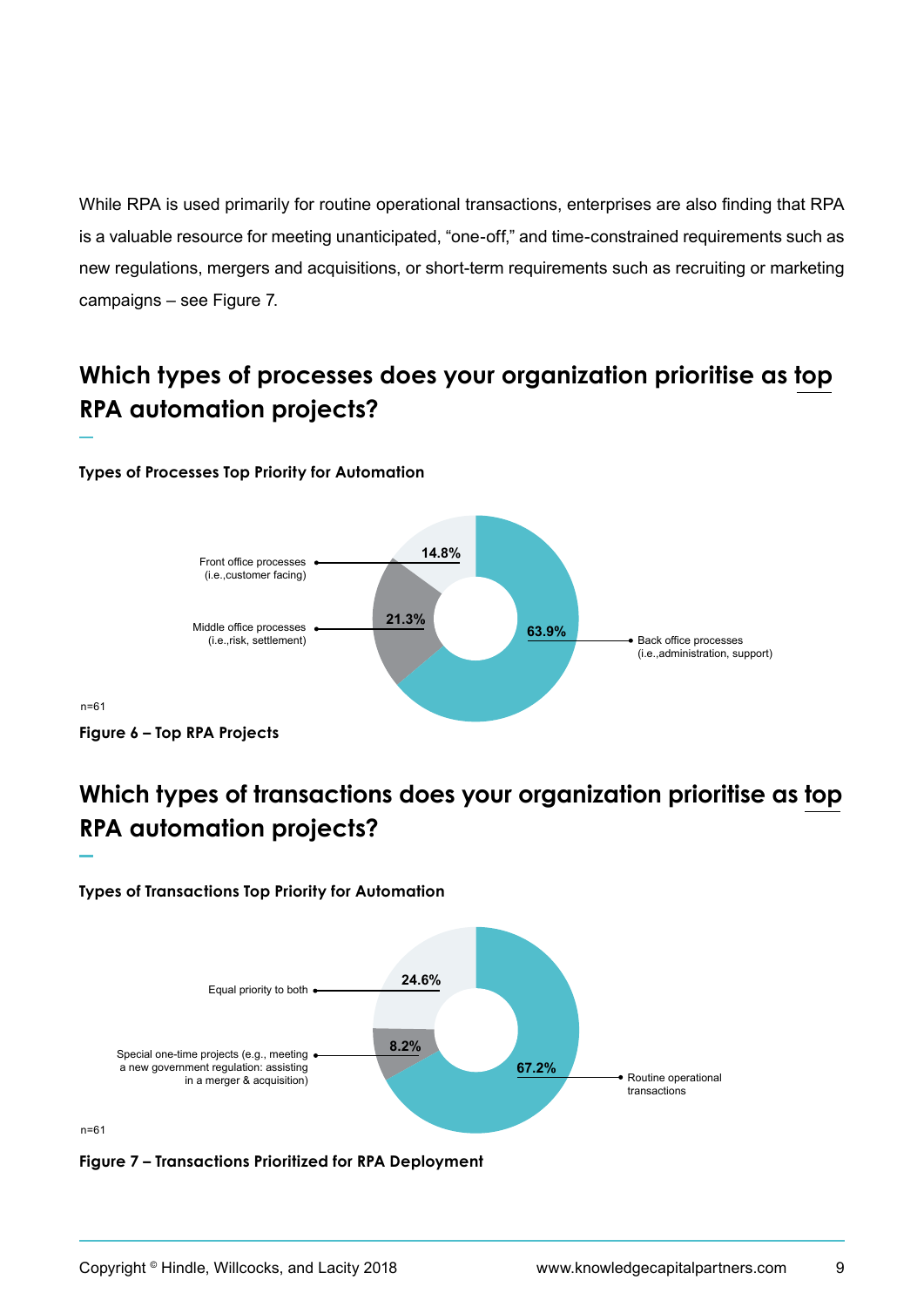So how is end-to-end process integration achieved? Figure 8 shows the Blue Prism customer responses to this question. The top three practices are: redesigning process to reduce RPA-human handoffs; requiring users to provide structured inputs; and digitizing and structuring data that is unstructured to make it ready and usable for RPA input. Interestingly, few use multiple RPA tools (17.5%) while rather more (27%) are using cognitive, along with their RPA software, so preparing themselves for the next phase of service automation.

## **Which practices does your organization adopt to help the automate process end-to-end? (tick all that apply.)**



#### **Practices Adopted to Help Automate Process End-to-end**

**Figure 8 – Practices to Achieve End-to-End Processes**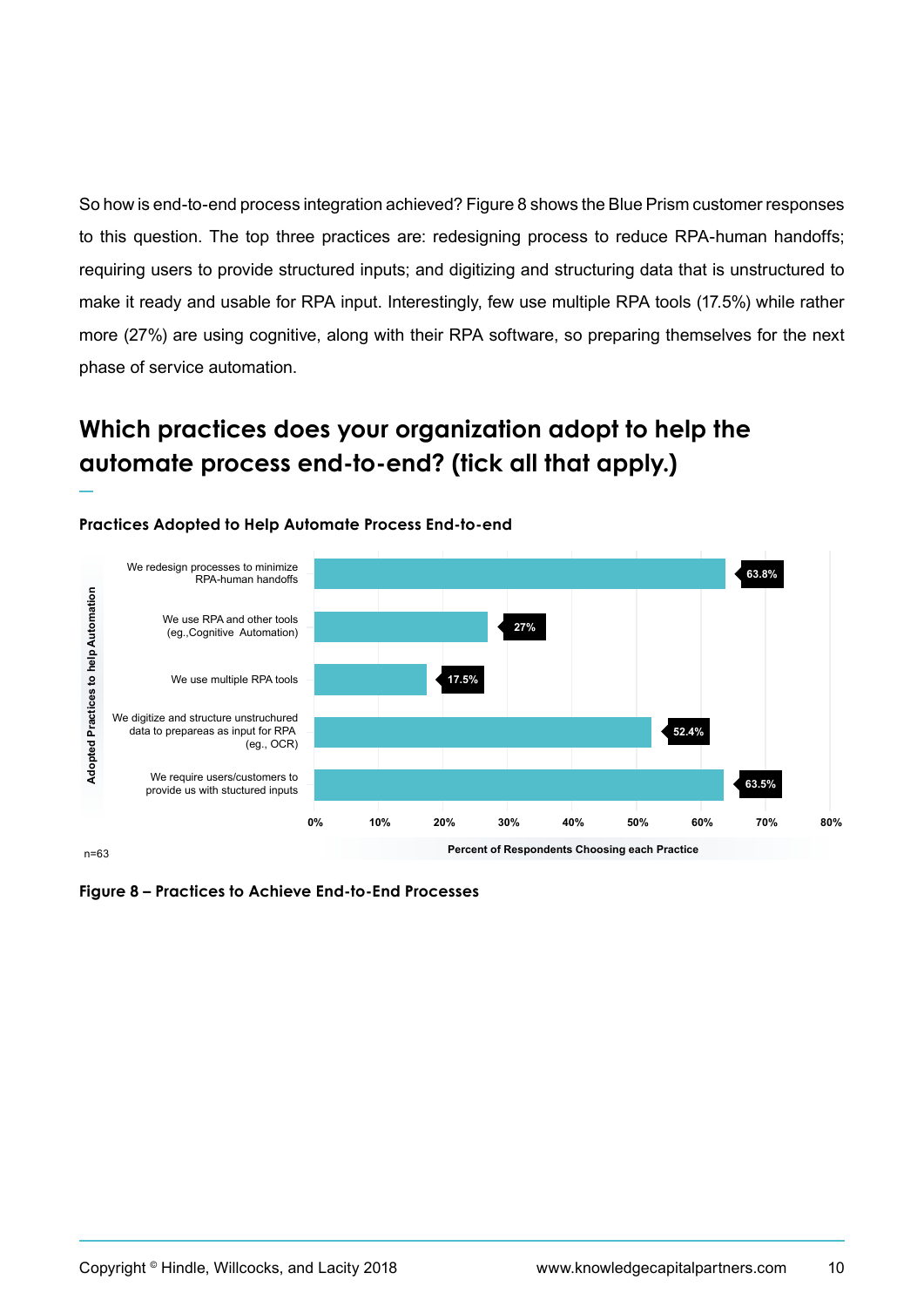## **Room for Improvement**

So far, our research has highlighted the effective RPA practices, but is there room for improvement? We think there is. Our follow-up survey gained over 100 respondents from Blue Prism customers attending Blue Prism World events in New York and London in 2018. The research focus was on total cost of ownership, a theme we introduced in our first paper in this series. Only about half actually did a TCO analysis, and of those only about a half did so before the RPA project began. We will come back to this finding on measurement in our next paper. Here we will focus on how TCO analysis was carried out, and what was included and excluded.

Given our theme of change management, the results are enlightening, if only for what's missing. Looking at Figure 9, a range of stakeholders are variously involved in developing the TCO model, but it is striking that Human Resources are called upon in only 16% of RPA deployments. This undoubtedly had an effect on what direct costs were included in the TCO model. One would assume that with the well known high human and organizational, and other hidden change management costs associated with introducing new technology into an organization<sup>iv</sup>, there would be quite a large allocation of costs to cover these areas. But Figure 9 reveals that HR costs are the least considered direct costs, followed by consulting and integration costs. While licenses are the most often considered, in practice they are actually a relatively small part of the overall costs of an RPA program.



### **Which functions helped to develop TCO model?**

**Figure 9 – Functions Developing the TCO model for RPA**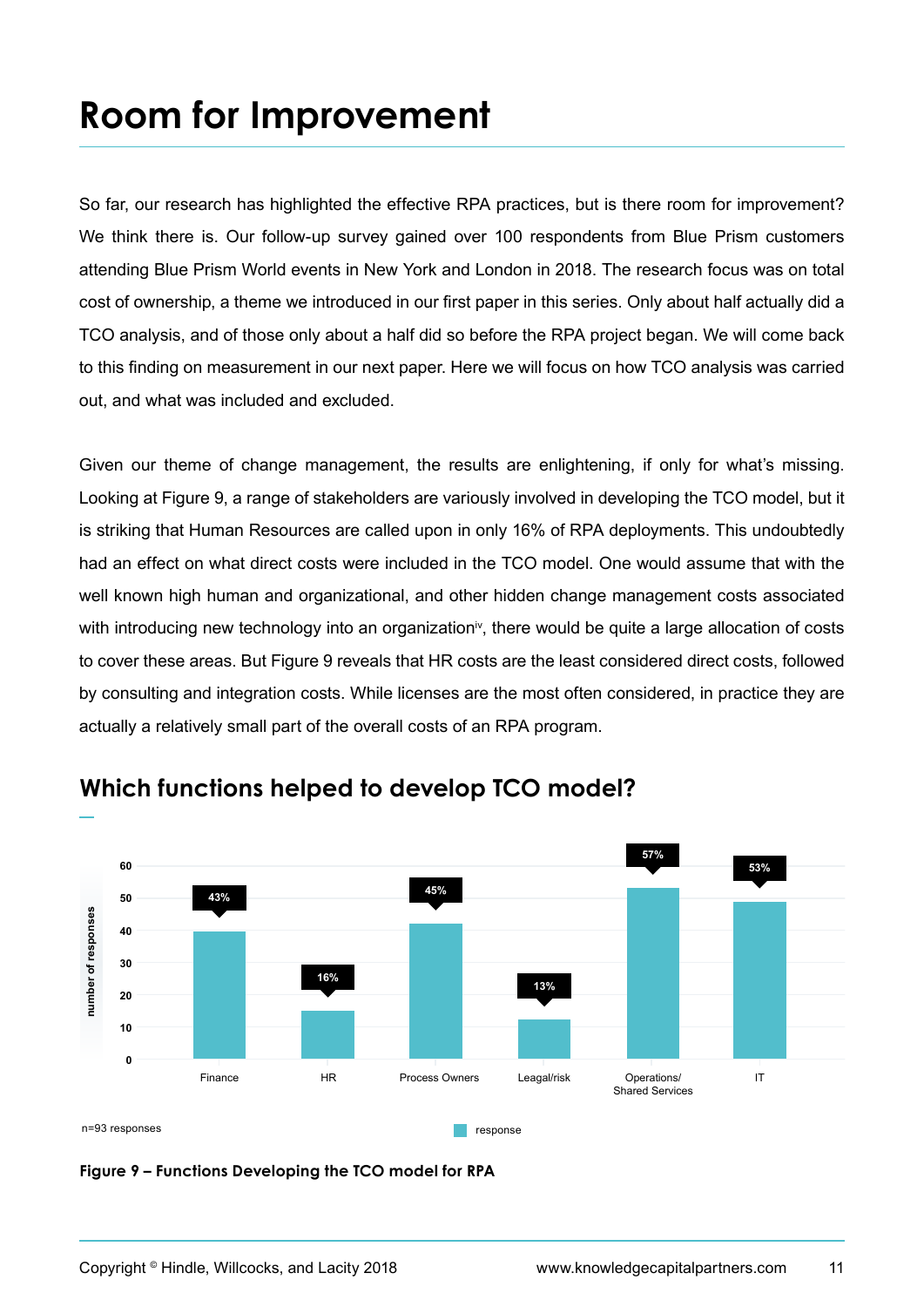

### **Which direct costs were included in the TCO model?**

#### **Figure 10 – Direct Costs Included in the TCO Model (Blue Prism Customers)**

When looking at indirect costs, the situation does not get much better – see Figure 11. Only 55% add in training costs, but looking at even that, this is mostly for training employees to directly utilize the RPA software. Only 20% build in retraining or severance costs. And only 25% consider enterprise change management costs. In past research into technology adoption we have found these costs are often two to four times the technical costs incurred for development, equipment, and direct technology skills training. The other interesting factor that needs to be factored into TCO is the developing RPA skills shortage tending to drive up human costs. Run and operations costs also seem be being underestimated. With other technologies we have seen knock-on operations and maintenance costs at levels of 40 cents per year for every dollar spent on the initial IT investment<sup>v</sup>.

Historically organizations have not been good at evaluating costs and benefits from their technology investments, and our evidence suggests this seems to be passing into the practices of even the relatively successful RPA (and cognitive) users. There is room for improvement here because poor evaluation costs money and time, misdirects resources and leads to missing out on the business potential afforded by the technologies.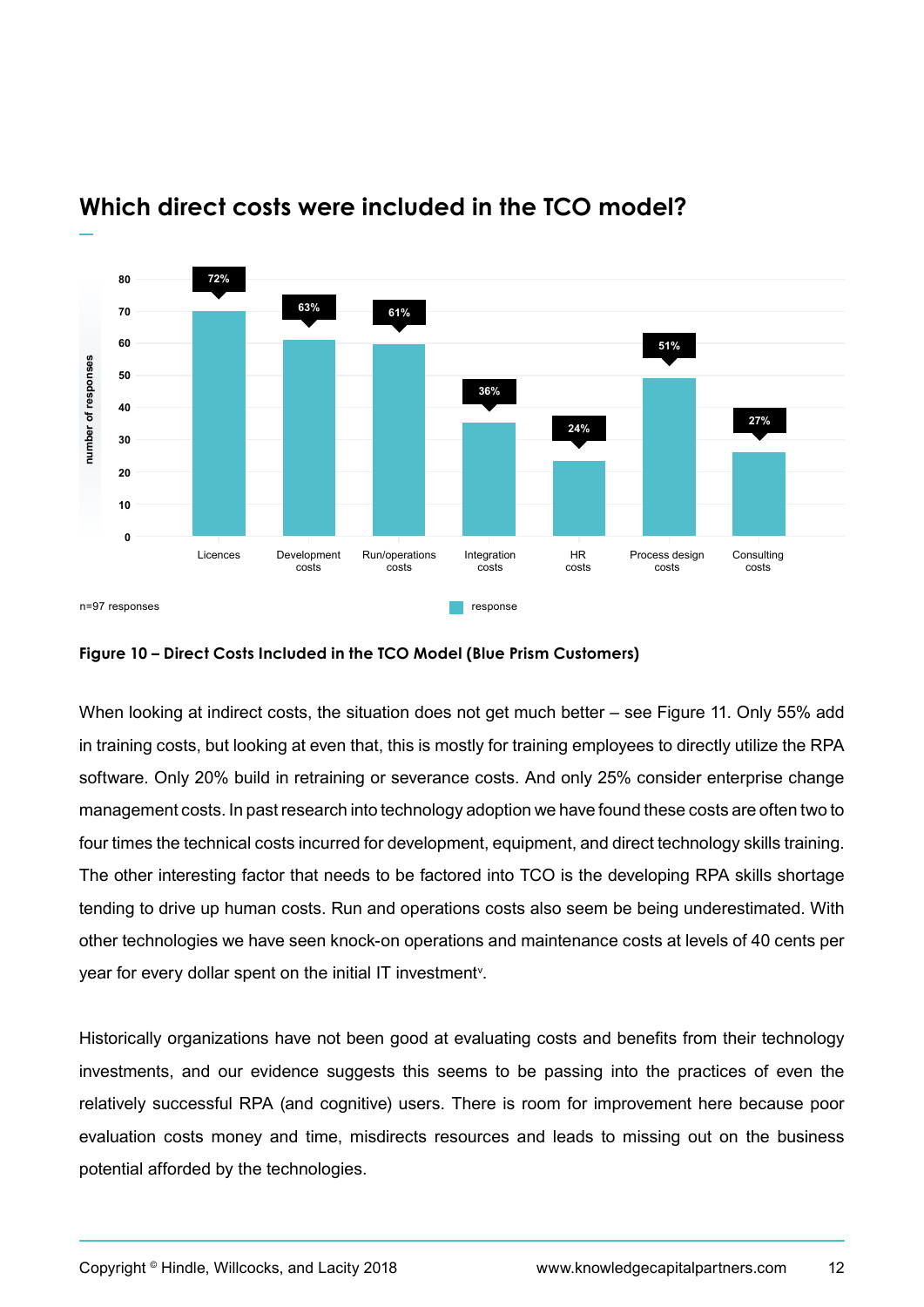

### **Which indirect costs were included in the TCO model?**

**Figure 11 – Indirect Costs Included In The TCO model for RPA**

The low numbers reported for HR and Change Management indicate an all-too-common and persistent failure to appreciate their importance. The failure to involve HR on the front end leads to low priority given to acquiring the necessary talent to implement RPA technologies, but also to managing change. On the back-end, it leads to failing to provision for severance/re-training of affected populations – it is not just about teaching people how to use the technology. The lack of investment in change management is indicative of failing to recognize or provision for the changes required across the organization and how it impacts the total value chain – including suppliers, customers and other enterprise functions – not just the department where the technology is being deployed.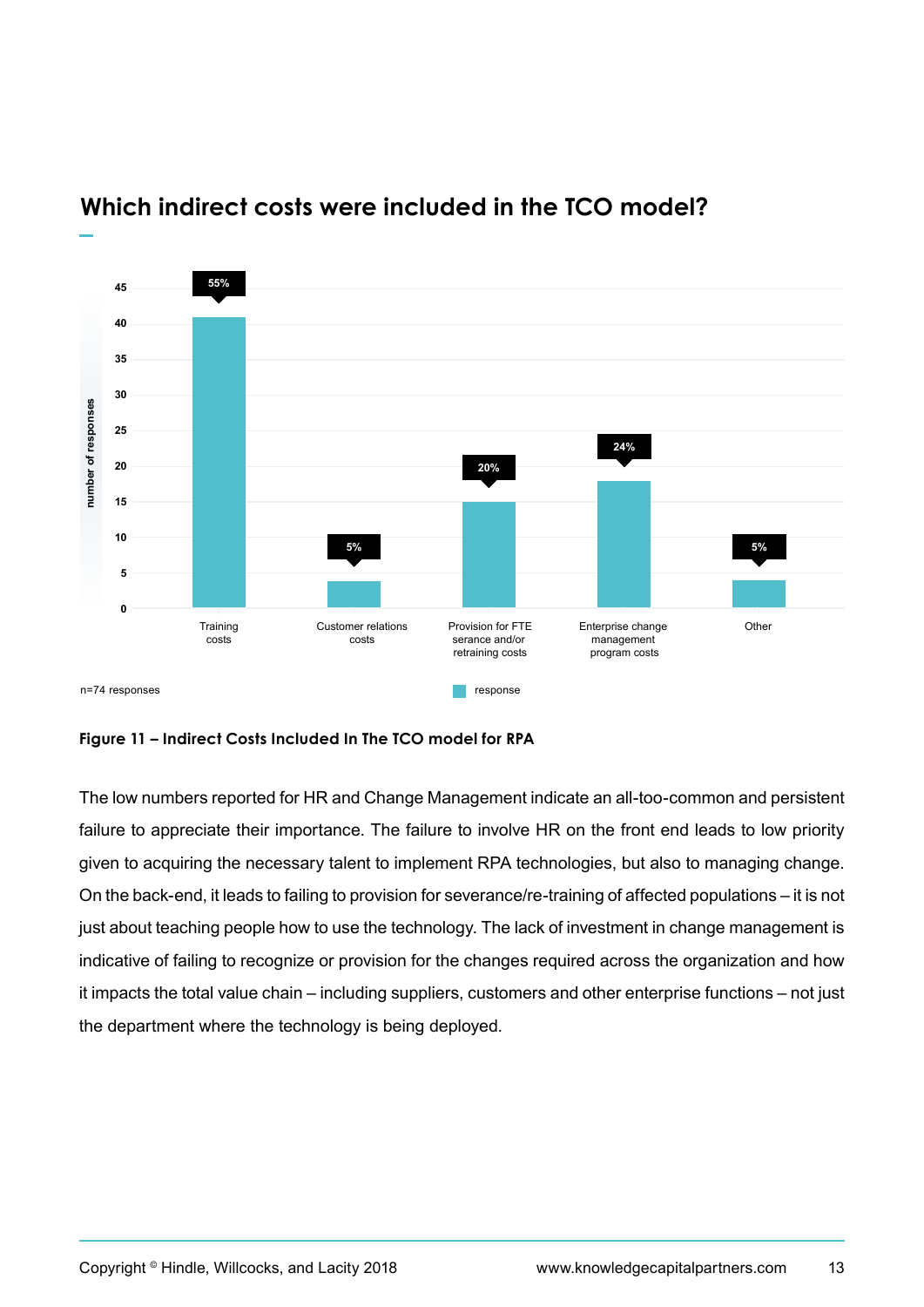## **Conclusion**

In a 2017 report entitled "RPA in Context: How Are We Doing?" we analyzed the intense market excitement over RPA, calling out its attractiveness in comparison with previous enterprise transformation programs (Business Process Re-engineering, ITO/BPO, TQM, ERP, etc.):

RPA offers a flexible, general purpose toolset that, while not problem-free or without challenges, is by comparison relatively easy to configure, offers rapid implementation, high ROI, and early benefit realization, with minimal pain and mostly happy users. For business, it eliminates multi-year waits on the IT work queue for technology solutions, offers control over configuration to meet changing process demands, and allows the workforce to pursue new and more valuable revenue-generating activities while increasing productivity. Similarly, RPA enables the IT function to focus on core enterprise infrastructure, and relieves pressure on shrinking resources (people and budgets), while ensuring security and governance. Moreover, because RPA tools operate at the presentation layer, they don't disturb or compromise underlying systems of record.

As companies have learned, sometimes painfully, and as our ongoing research has shown in this paper, technology by itself is never a panacea for any and all enterprise challenges, and in the case of RPA, its relative simplicity can prove deceptive. The other two levers of enterprise transformation – People and Process – are equally critical to success, since organizational silos in data, structure, technology, skills, and process can become major inhibitors of automation. As Kurt Lewin, father of social and organizational psychology once commented, "If you want to know how an organization works, try changing it." The evident failure of many enterprises to prioritize, design and fund comprehensive change management programs can severely inhibit full value realization from their technology investments.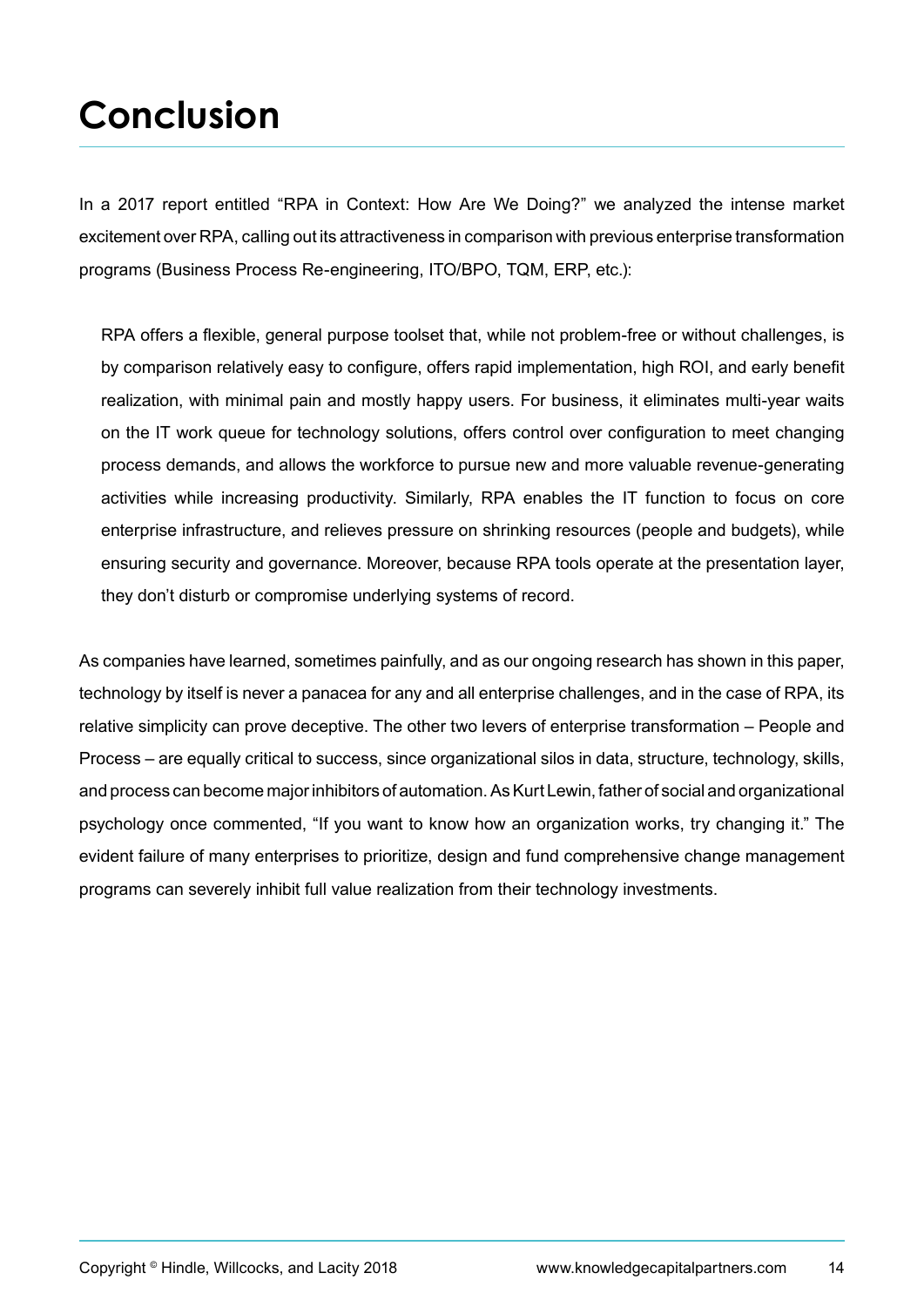## **Research Base**

This study draws upon detailed research into 70 RPA client adoption case studies in 2015-2018 period, with a review of a further 104 cases in that period. Much of this material can be accessed in Mary Lacity and Leslie Willcocks as Service Automation, Robots and The Future of Work (2016), Robotic Process Automation and Risk Mitigation: The Definitive Guide (2017), and Robotic Process and Cognitive Automation: The Next Phase (2018). All these books are published by SB Publishing, Stratford, and there are also multiple working papers available at [roboticandcognitiveautomation.co.uk.](http://roboticandcognitiveautomation.co.uk.) We also draw upon three surveys specifically of Blue Prism clients. The first was carried out using McGuire client contacts. The second was carried out through Knowledge Capital Partners and gained client results consistent with the McGuire data. The client satisfaction results were published as Lacity, M. Hindle, J. Willcocks, L. and Khan, S. (2018) Robotic Process Automation: Benchmarking The Client Experience (KCP, London). The results on effective management practices are published for the first time in this report series along with data collected from clients surveyed at the Blue Prism World Events at New York and London in June 2018. For this series we are also carrying out additional client interviews to verify our findings and conclusions and collect new data.